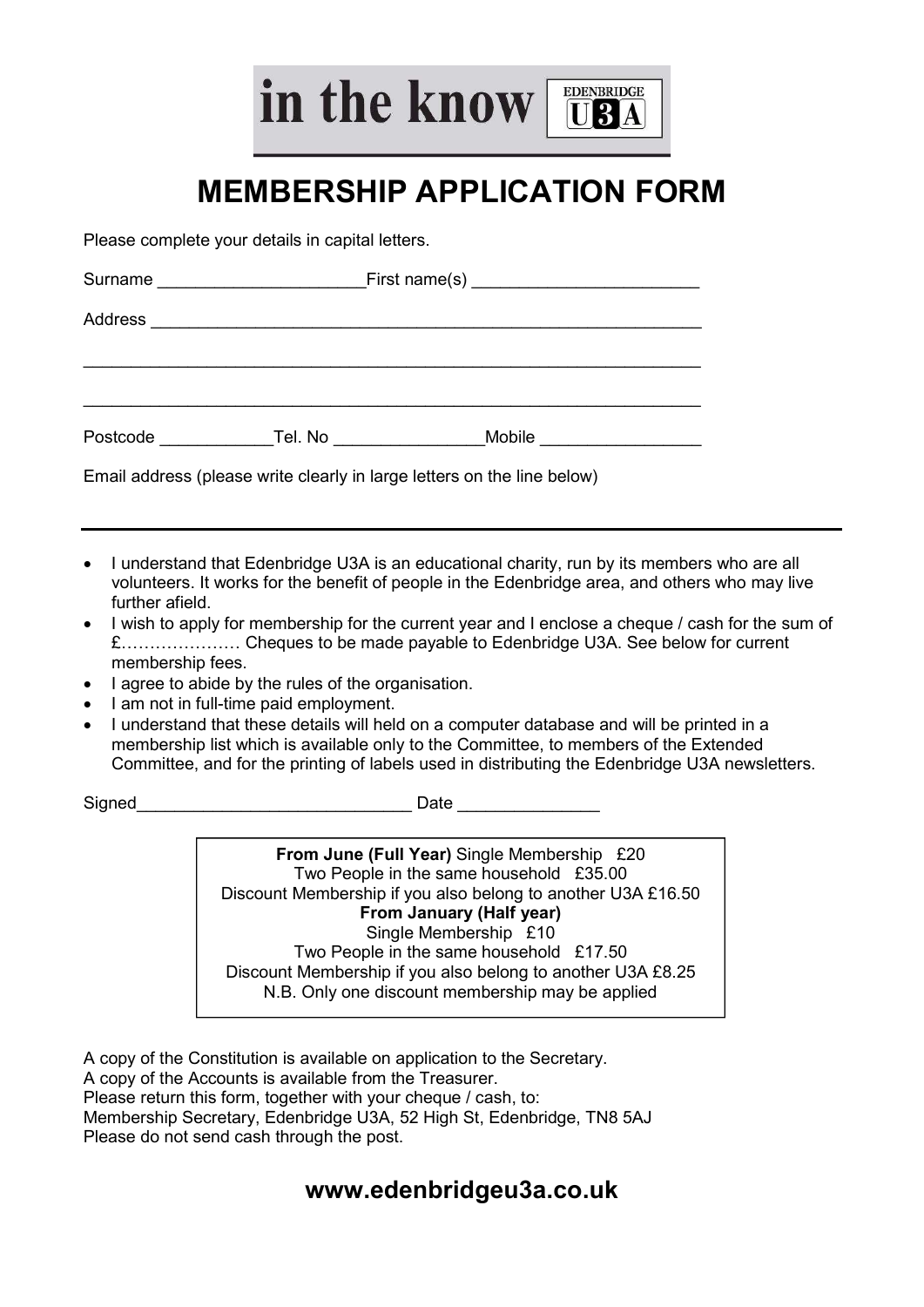## Edenbridge U3A Data Protection Agreement

You are being asked to complete this form in order that Edenbridge U3A complies with the law as outlined in the General Data Protection Regulation (GDPR) May 2018. If for any reason you feel unable to tick any of the boxes below, please cross out the area with which you do not agree. It is advisable that, prior to making the decision to delete an area, you read the Data Protection and Privacy Policy on the Edenbridge U3A website and / or discuss the matter with a member of the committee so that you will be fully informed of the implications of your choice.

 $\overline{\phantom{a}}$  , and the contribution of the contribution of the contribution of the contribution of the contribution of the contribution of the contribution of the contribution of the contribution of the contribution of the

#### Name

Please tick the box below to give us permission to use the information you have supplied in the following ways:

- To store it securely for membership purposes.
- To communicate with you as a U3A member.
- To share with group leaders for those groups that you are a member of.
- To send you general information about the Third Age Trust (the national organisation to which U3As are affiliated).



 $\Box$  I consent to my data being used for membership purposes as detailed above.

Are you happy to be added to the direct mailing list for the Third Age Trust magazines – Third Age Matters and Sources? If so, please tick the box below:

 $\Box$  I consent to my data being shared with the company who oversee the distribution of the Trust Magazines.

 $\Box$  I am aware that there are full details of the Privacy and Data Protection Policy on the website and it is available in writing from the Membership Secretary membership@edenbridgeu3a.co.uk

 $\Box$  I consent to being included in photographs / video being taken and used on the Edenbridge U3A website and understand that if I wish any such photograph / video of myself to be removed, it will be deleted without question by contacting the website administrator on admin@edenbridgeu3a.co.uk (Please see section on SECURITY ON THE EDENBRIDGE U3A WEBSITE in the Data Protection and Privacy Policy for further details.)

Please be advised that you can request for your data not to be used for any of these purposes at any time by contacting us:

Email: admin@edenbridgeu3a.co.uk

Signed **Example 2** and the set of the set of the set of the set of the set of the set of the set of the set of the set of the set of the set of the set of the set of the set of the set of the set of the set of the set of t



The Edenbridge U3A Privacy and Data Protection Policy was approved and adopted by the Executive Committee on 27th March 2018